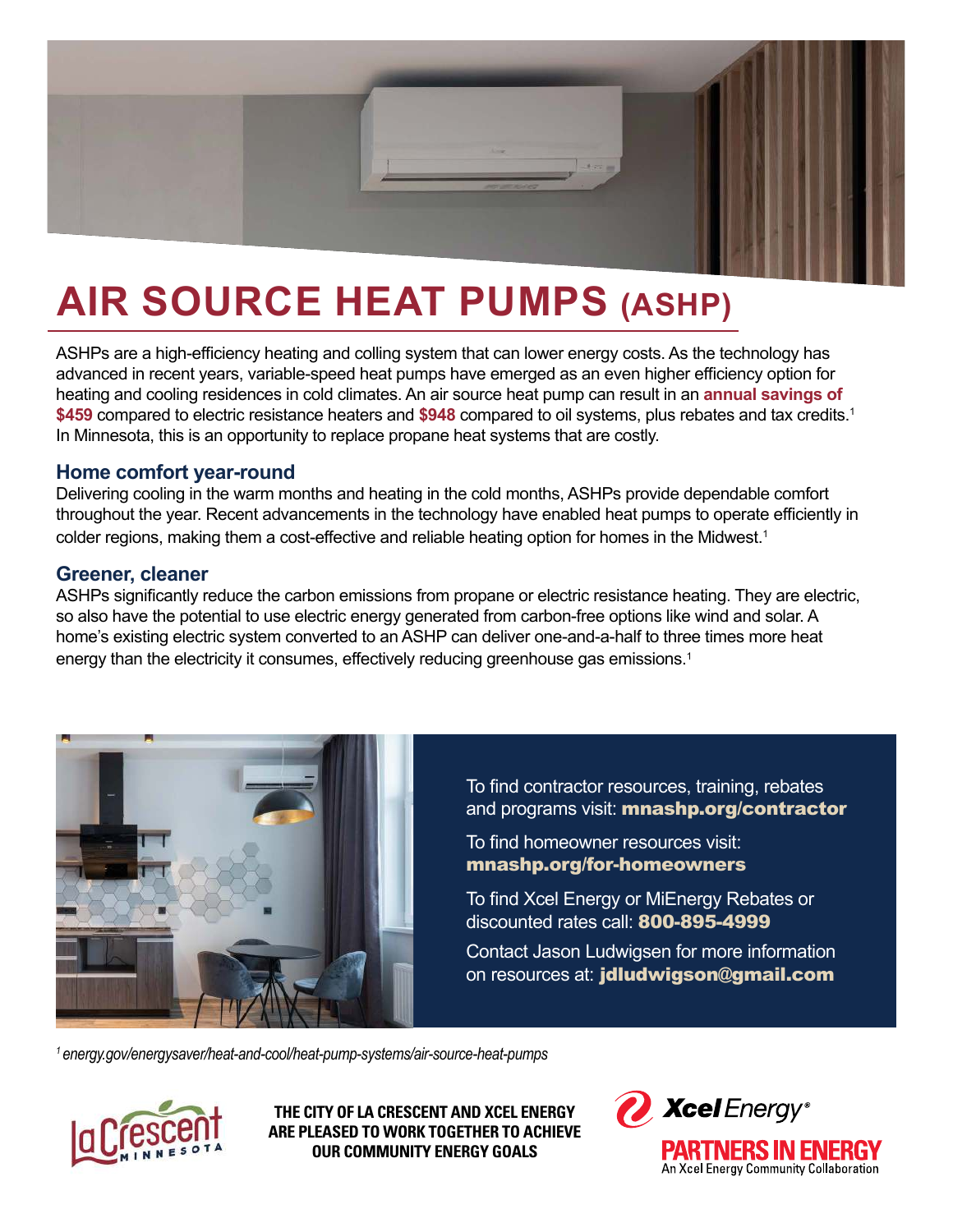

### **ELECTRIC WATER HEATERS**

#### **Tankless (On-Demand) Water Heater**

Tankless (On-Demand) Water Heaters use heating coils to heat the water as you need it. They're more energy-efficient than a storage tank and provide only a limited flow of hot water per minute. These are good options for homes that have one hot water use at a time.

#### **Heat Pump (Hybrid) Water Heat**

Heat Pump (Hybrid) Water Heaters use heat from the air and transfer it to the water. They use about 60% less energy than standard electric water heaters. And while they cost more than electric-only models, installation is similar and payback time is short. A hybrid water heater needs as much as 7 feet of clearance from floor to ceiling. You'll also need up to 1,000 cubic feet of uncooled space to capture enough heat from the air as well as a nearby drain to discharge the condensate. **These units double as de-humidifiers and keep basements dry without the extra appliance**.

#### **Why you should install**

- Healthier homes with reduced greenhouse gas emissions<sup>1</sup>
- Low operational cost
- Efficient use of energy
- Safe to operate and repair



To find Xcel Energy or MiEnergy Rebates, visit: xcelenergy.com/HomeRebates or visit MiEnergy.coop

Contact Jason Ludwigsen for more information on resources at: jdludwigson@gmail.com

*1 [energystar.gov/products/water\\_heater\\_infographic](http://www.energystar.gov/products/water_heater_infographic)*



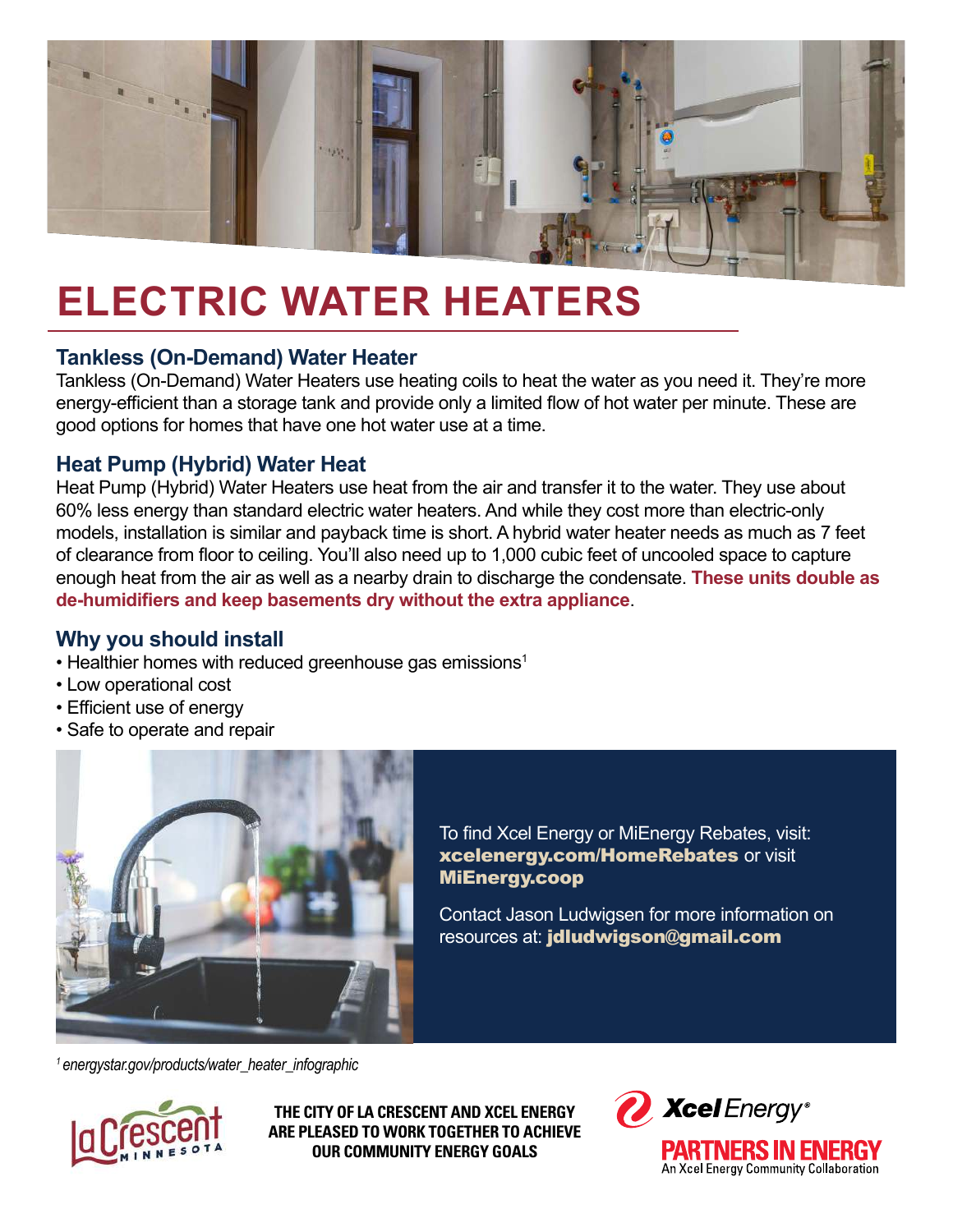

### **ELECTRIC AND HEAT PUMP CLOTHES DRYERS**

The average American family washes about 300 loads of laundry each year, making an electric or heat pump clothes dryer a smart option for your home and the climate.<sup>1</sup> Electric dryers are energy efficient, saves a homeowner more money over time, are easy to install, and **last up to 20 years**. Compact dryers are only made as electric options. Electric dryers are ventless, meaning they can be placed anywhere because they don't require easy access to outdoor ventilation.

### **Why you should install**

- Healthier homes with reduced greenhouse gas emissions<sup>2</sup>
- Potential to power with renewable energy
- Improved impact on clothing appearance due to lower drying temperatures<sup>2</sup>



To find MiEnergy Rebates, visit: MiEnergy.coop

Contact Jason Ludwigsen for more information on resources at: jdludwigson@gmail.com

*<sup>1</sup>[energystar.gov/products/clothes\\_washers](http://www.energystar.gov/products/clothes_washers) 2 [energystar.gov/products/heat\\_pump\\_dryer](http://www.energystar.gov/products/heat_pump_dryer)*